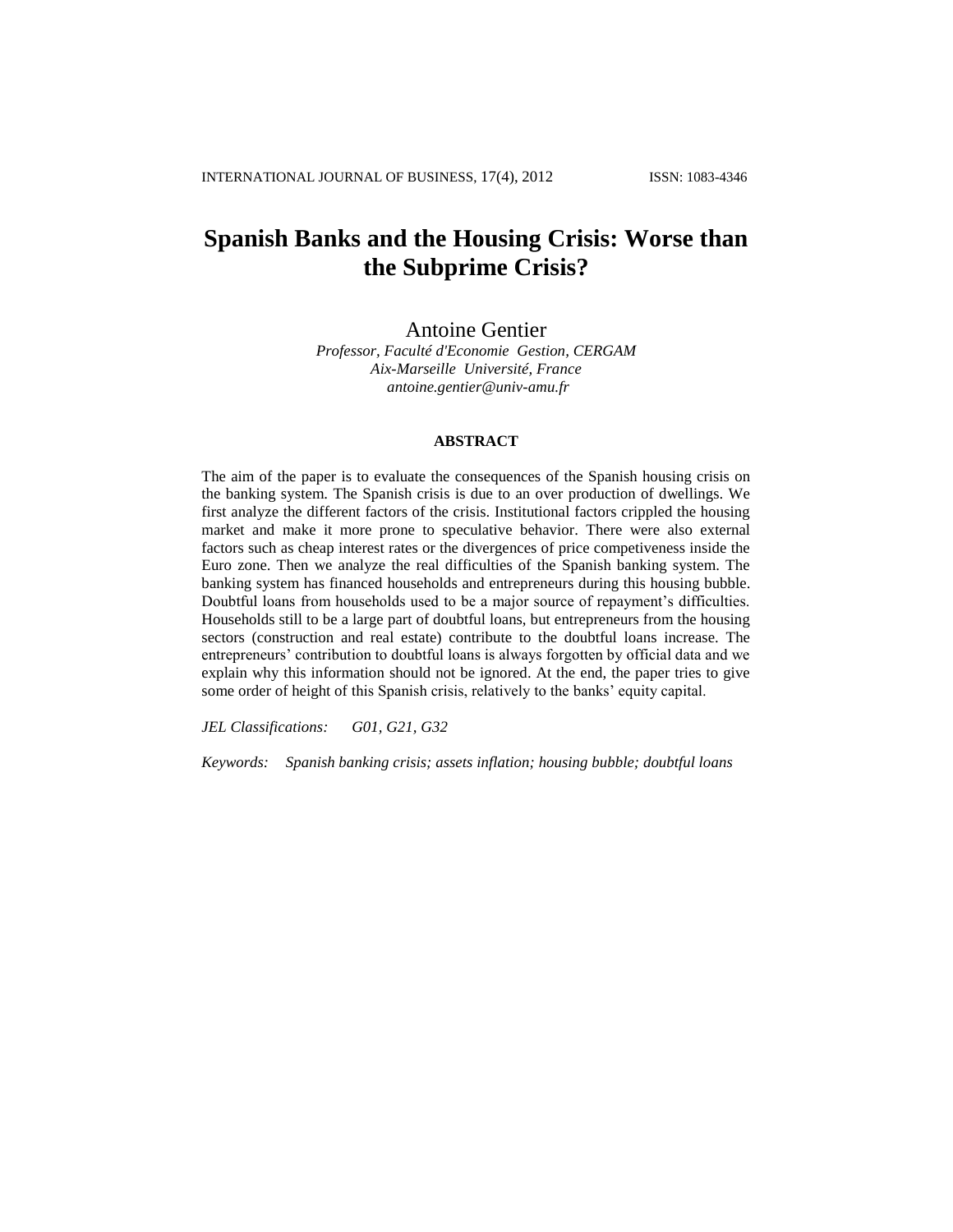# **I. INTRODUCTION**

The subprime crisis has retained much of the public attention since 2007. Nevertheless, European countries had also endured several assets inflation linked to the low level of the interest rates since 2001. Among the Euro zone, the effects of the Spanish housing crisis should be analyzed carefully. The main facts about the Spanish housing bubble are particularly striking. The Spanish economy has produced a stock of 2 millions of empty accommodations in 2010, the same amount than the US subprime crisis. The Spanish GDP represents 10% of the USA GDP and the Spanish population is 6 times lower than the American one. This brief sum up of the Spanish situation shows its particular severity. The aim of the paper is not to establish a comparison between the American subprime crisis and the Spanish housing crisis. It will be worthless to set up a virtual competition between two very different cases. The aim of the paper is to explain the origins of the Spanish housing crisis and to examine the risks born by the Spanish banking system. The Spanish banking system is facing an increase in the amount of doubtful loans. The major part of this increase is due to housing crisis. Banks has taken risks on the supply side of the housing market by financing construction projects and real estate services. They have also taken risks on the demand side by financing households with variable interest rate loans. The official communication is only done with the rate of doubtful loans from the households. The paper provides several evidences that the risks born by Spanish banking system are under evaluated.

#### **II. THE ORIGINS OF THE SPANISH HOUSING BUBBLE**

Spanish economy was stricken by a very severe recession since the end of 2007. At the mid 2011, the rate of unemployment has reached more than 20% of the workforce, the government faces a difficult fiscal situation and the interest rate gap for treasury bonds with Germany is widening. The Spanish economy has built up 2 millions of empty dwellings, and we will first examine the causes of the crisis. There are institutional and external factors such as the euro zone mechanisms, but there also Spanish internal causes.

First of all, a market economy depends on the price mechanism. In the Spanish case, two main prices were manipulated, and for a long time, these prices couldn't produce the necessary adjustment. The exchange rate and interest rate has created incentives for Spanish entrepreneurs to invest in the housing sector. During the 2001- 2007 period, Spain was able to finance its public debt and all the housing projects with very cheap interest rates. The Spanish interest rate was very near to the German one, but the risks and the productivity of the Spanish economy were very different from Germany.

Spain belongs to the Euro zone, so its economy has to compete with other European countries under a fixed exchange rate regime. Spanish economy has suffered more inflation and less productivity gains than the other Euro zone countries such as Germany. The lack of price competiveness prevents Spanish entrepreneurs to succeed in tradable goods industries. So the Spanish entrepreneurs preferred to develop nontradable goods industries such as real estate, construction or tourism.

The asset inflation in housing also depends on the characteristics of the Spanish housing market. Owners dominate Spanish housing market, and the rental market is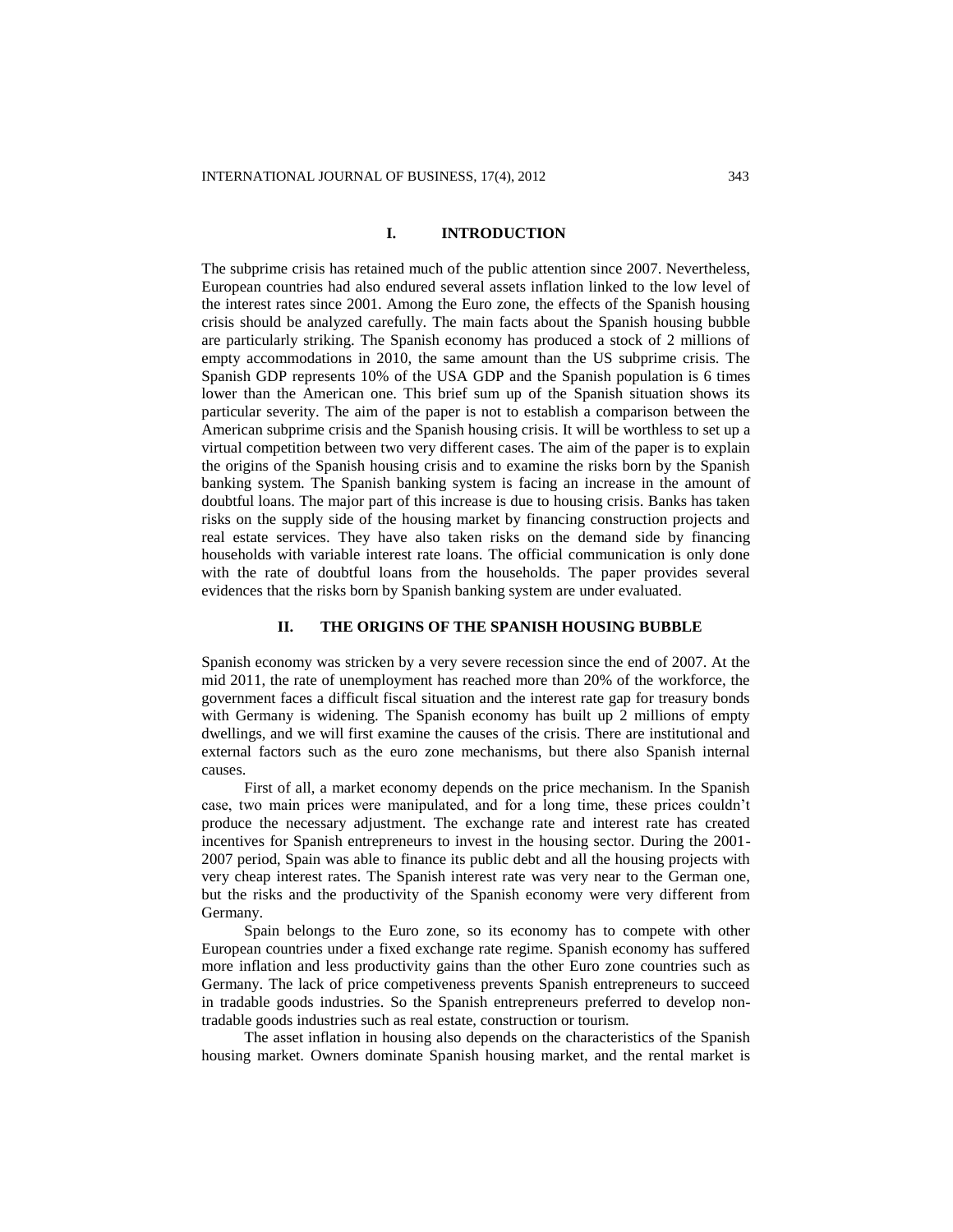marginal: owners occupy 85% of the accommodations and only 15% are available for rental.<sup>1</sup> The rental market is crippled by an over protecting regulation for tenants.<sup>2</sup> This regulation prevents people to buy flats in order to rent them. There is a paradox about housing in Spain: the Spanish economy has produced a lot of accommodations but young people stay for a very long time with their parents because there are not enough accommodations available for rent, and the ownership is not affordable for them. The housing bubble has prospered on a speculative behavior. Spaniards bought accommodations in order to sell them after and to get a value added by the increasing market prices. These expectations on the increase in prices were only validated during the first part of the cycle. This crisis is cruelly ironic: in spite of an over production on the housing market, there is always a crisis on the lack of accommodation. The weakness of the rental market is due to institutional factors that have not been modified.

#### **A. Macroeconomic Environment: Interest Rates and Real Exchange Rate**

The first cause of the crisis is the divergence between productivity gains inside the euro zone. Spanish economy lose its price competitiveness so non-tradable goods industries appeared to be more profitable than tradable goods industries. The lack of competitiveness is clearly showed by the OECD statistics. Between 1995 and 2008, inflation was higher in Spain than in Germany. The pace of the Spanish inflation was two times higher than the German's one. Moreover, even if the growth of the Spanish GDP seems to be superior to the German GDP, a large part of the Spanish growth is an illusion. The Spanish GDP depends on the housing market, and there is no sustainable growth when an economy produces services or products with no real demand. Last but not least, Spanish productivity gains are near zero but wages costs increased by 50%. During the same period Germany increased its productivity by 25% and the wages costs only by 2% (see Figure 1). This grossly statement hides a worse reality, because the Spanish economy had mainly created growth in non-tradable goods industries where there are no productivity gains. The illustrations of macroeconomic divergences are sum up in Figure 1.

# **Figure 1**  Inflation, GDP, productivity and wage costs: the main changes in the Euro zone 1995- 2008 (data from OECD)



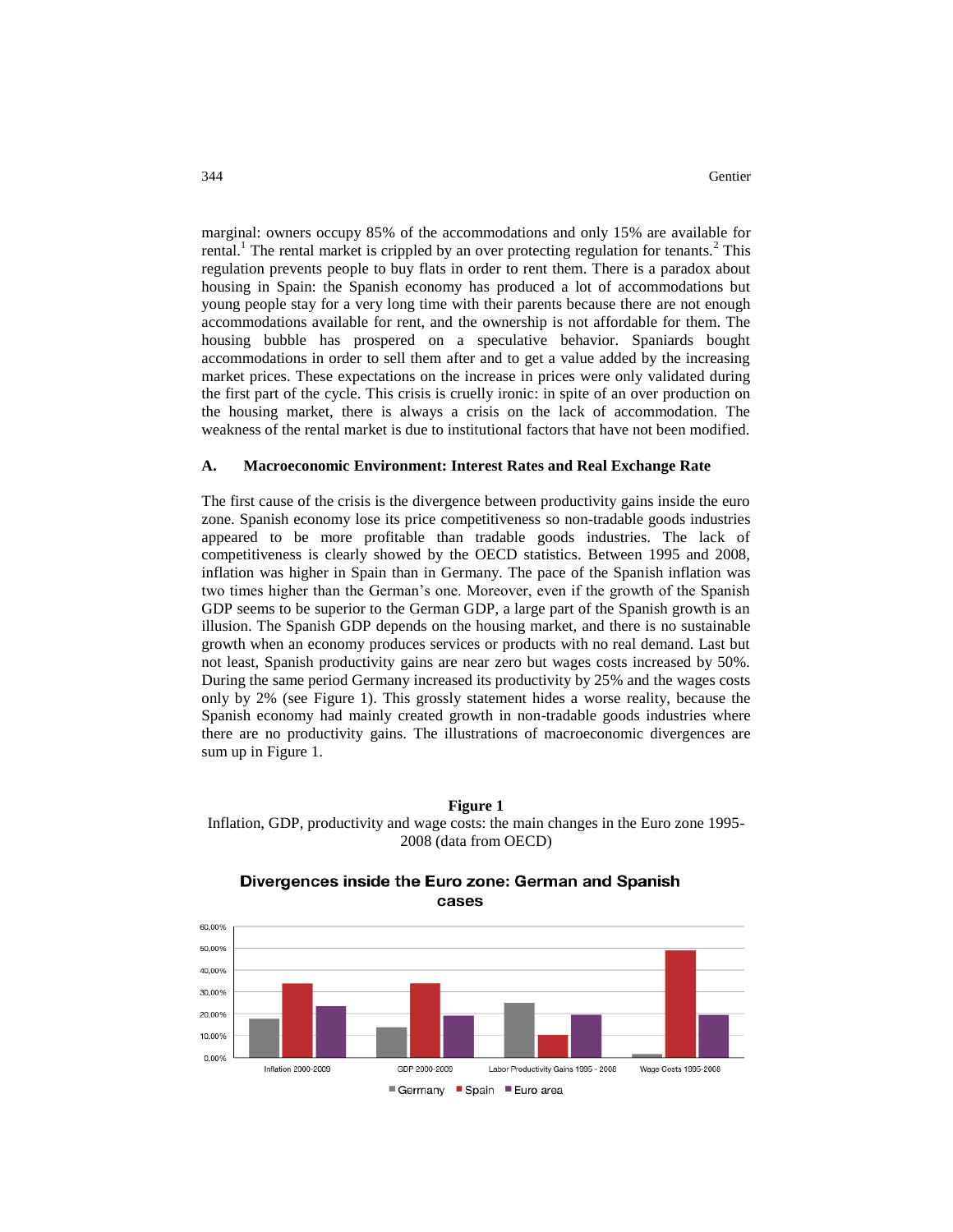The second cause is the cheap money policy. Spain has enjoyed a long period of very low interest rate. The interest rate has stimulated the supply side of the housing market by reducing the financing costs of the condominiums projects. On the demand side, the low interest rate has encouraged households to go on debt. Spanish households had borrowed massively on variable interest rate loans. 98% of the loans are with variable interest rate, and the private Spanish debt represented 64.6 % of the GDP in  $2009$ ,<sup>3</sup> against 31.6 % in  $2001$ .<sup>4</sup> Spanish households are in a financial predicament, because they are trapped between increasing repayments of loans (due to higher interest rates), falling houses prices and massive unemployment.

This house bubble has flourished because the traditional adjustment mechanisms were prevented to act. The euro zone prevented Spain to devaluate the money to restore external competitiveness reduced by wages inflation. The low interest rate was disconnected from the real risk of overheating of the Spanish economy. With an autonomous monetary policy may the interest rate would have been raised sooner to prevent the assets inflation. So the macroeconomic causes of the crisis have facilitated the construction speculation. Moreover, on fiscal side, this asset inflation was very welcome by Spanish authorities (local, regional and national) because it has generated a lot of taxes (tax on value added on new construction and taxes on houses sales). The apparent fiscal equilibrium of the Spanish budget during the 2000-2007 periods is mainly due to the tax paid on the housing market. This situation has last till 2007, when several facts had changed. First the interest rates started to increase, then several corruption scandals around housing projects appeared and Spanish people began to discover that some of the condominiums have been built in the middle of nowhere, with sometime no access to water and generally with no real demand to live in these towns.

#### **B. The Specificities of the Spanish Housing Market**

Spanish housing market has known a fluctuation not only on a nominal basis with asset price inflation, but there was a real consequence on the number of construction. Spanish economy has increased the quantity of accommodations produced every year and there is now a large stock of empty houses. The Spanish population has increased by 13% between 2001 and 2008, and the total amount of accommodation has increased by 20%. Demographic indicators do not explain this difference: there was 5.5 million of new accommodation constructed but only 3.5 million of new households has appeared between 1997 and 2006.<sup>5</sup> During the same period the number of new accommodations increased from 200,000 to merely 600,000 each years (see Figure 2). The market for new accommodation was already saturated in 2006, but 2007 and 2008 added 1.2 million of new dwellings. The paradox of this over production is that it did not solve the much stressed situation on the housing market. This situation is due to the fact that a large part of these new accommodations were built for tourism or for holiday homes buyers. Spain has a ratio of 164 holiday homes for 1,000 inhabitants higher than the European average around 72 holiday homes for  $1,000$  inhabitants.<sup>6</sup> But the main feature of this over production is that Spanish entrepreneurs has build condominiums in places with no demand because there is no job, or not enough water available, or no means to get easily to a center of interest. At the same time, old constructions built during the Franco era, are not rehabilitated. In spite of their good localization, these old buildings lose their occupants. All these elements contributed to maintain a scarcity for the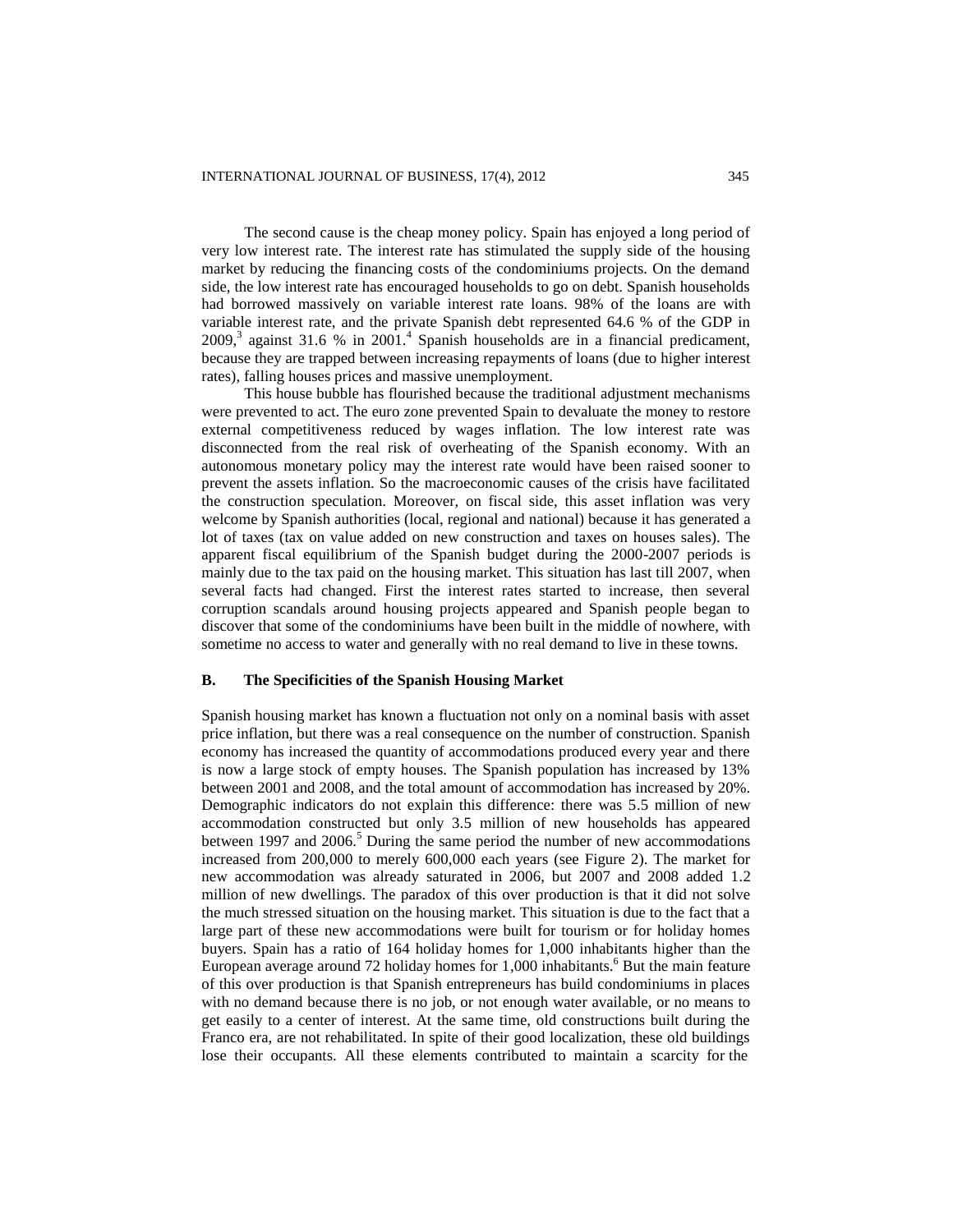

**Figure 2** Housing starts, housing completions in Spain, 1991-2009

accommodations really demanded by the market. So the prices had continuously increased till 2006, especially due to a demand sustained by cheap interest rates.

## **C. The Main Facts of the Housing Crisis**

Housing prices had increased by 50% between 2001 and 2006 (see Figure 3). The prices seemed to increase till mid 2008, but the market has already plummeted. In fact, the number of transactions drop and the value of the transaction felt down since 2006. The lag between prices and the number of transactions has two significations: first the market started to plummet on large surface accommodation and then the transactions are only made with smaller surface accommodation. When the prices are too high for the households the demand simply disappears. This phenomenon always starts with the largest housing surfaces because it demands the largest budget to buy them, so these largest surfaces are the first stricken by the vanishing demand. The second feature is the resistance to the falling prices from the owners. Prices have remained relatively stable during 2007 and 2008, and they started to drop in 2009. This resistance is due to the fact that Spanish owners bought accommodation in order to speculate on increasing prices. They did not buy for occupy or for rental. If they have enough liquidity to pay the loan, they can wait some time with the secret hope to sell at the expected price. This situation will change with time and the level of interest rates. An increase in interest rate will increase the value of the repayments, and then will motivate owners to accept diminishing prices.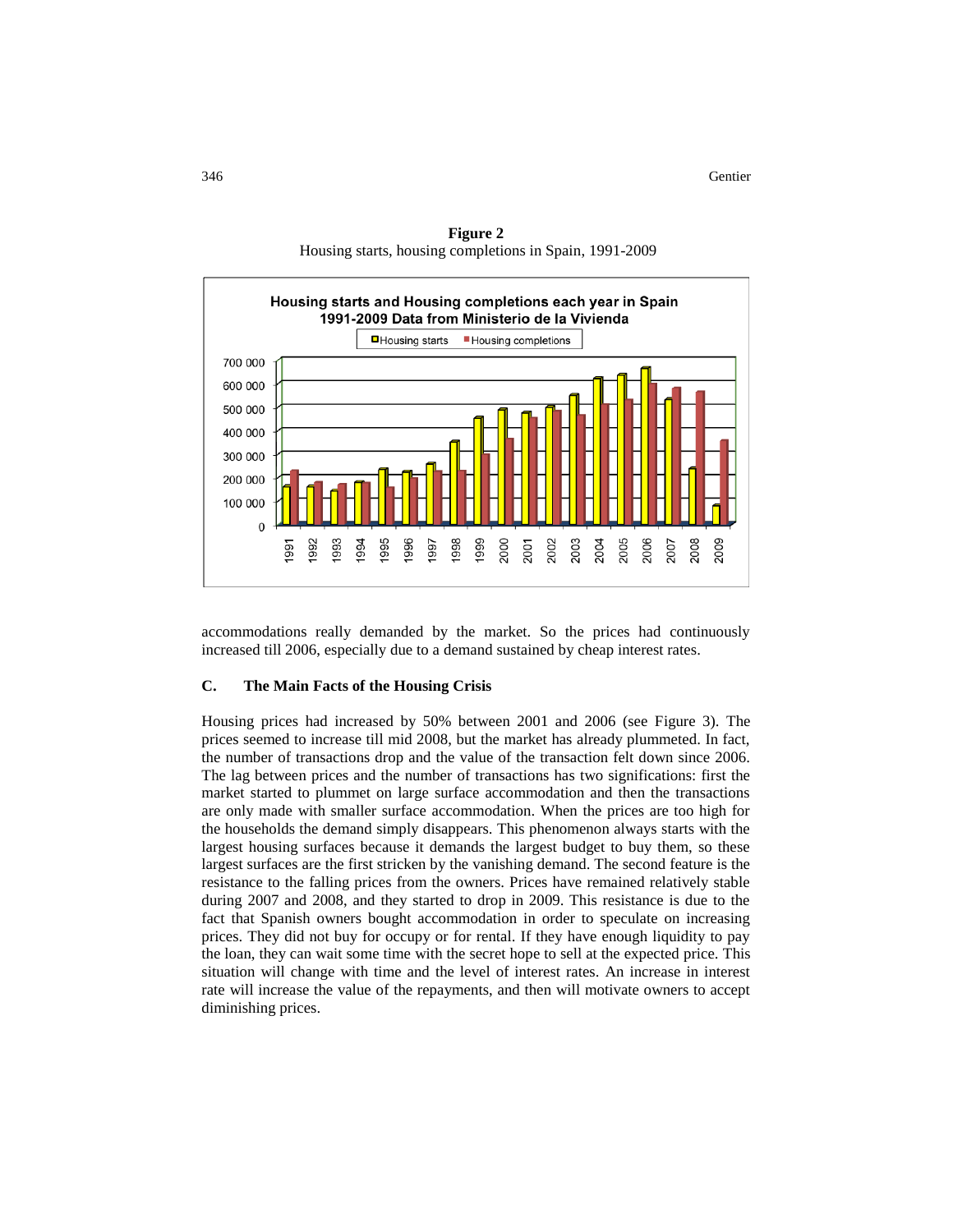



### **III. SPANISH BANKS AND DOUBTFULL LOANS**

The last official data published by Spanish authorities in March 2011 on the doubtful loan rate was 6.2%. It means that 6.2% of the loans granted are doubtful, but the Spanish authorities only consider the doubtful loans from households. There are also doubtful loans from financing the supply side of the economy, especially construction and real estate services. The risk of doubtful loans is very difficult to evaluate. The classification "doubtful loans" is never a good sign for the banks, but some doubtful loans may be pay back completely and some will not be paid back at all. Between these two extremes there are plenty of cases where the doubtful loans will be partially paid back. There is no available information on the potential real losses that the banks will suffer on doubtful loans. Anyway we try to give a more realistic evaluation of the quantity of the doubtful loans, and the potential risk by comparing the amount of doubtful loans with bank's equity capital.

The rate of doubtful loans on the total amount of credit is simply calculated by the ratio:

> Totalamountof credit Rateof doubtful loans = Amountof doubtful loans

# **A. Doubtful Loans from Financing Productive Activities**

During the 2005-2007 period, the contribution of the construction and real estate sectors to the doubtful loans had no real signification. Since 2008, these sectors had a real contribution, and for 2010, they gave a third of the total of doubtful loans. It should not be forgotten to evaluate the exposition to the risk of the bank.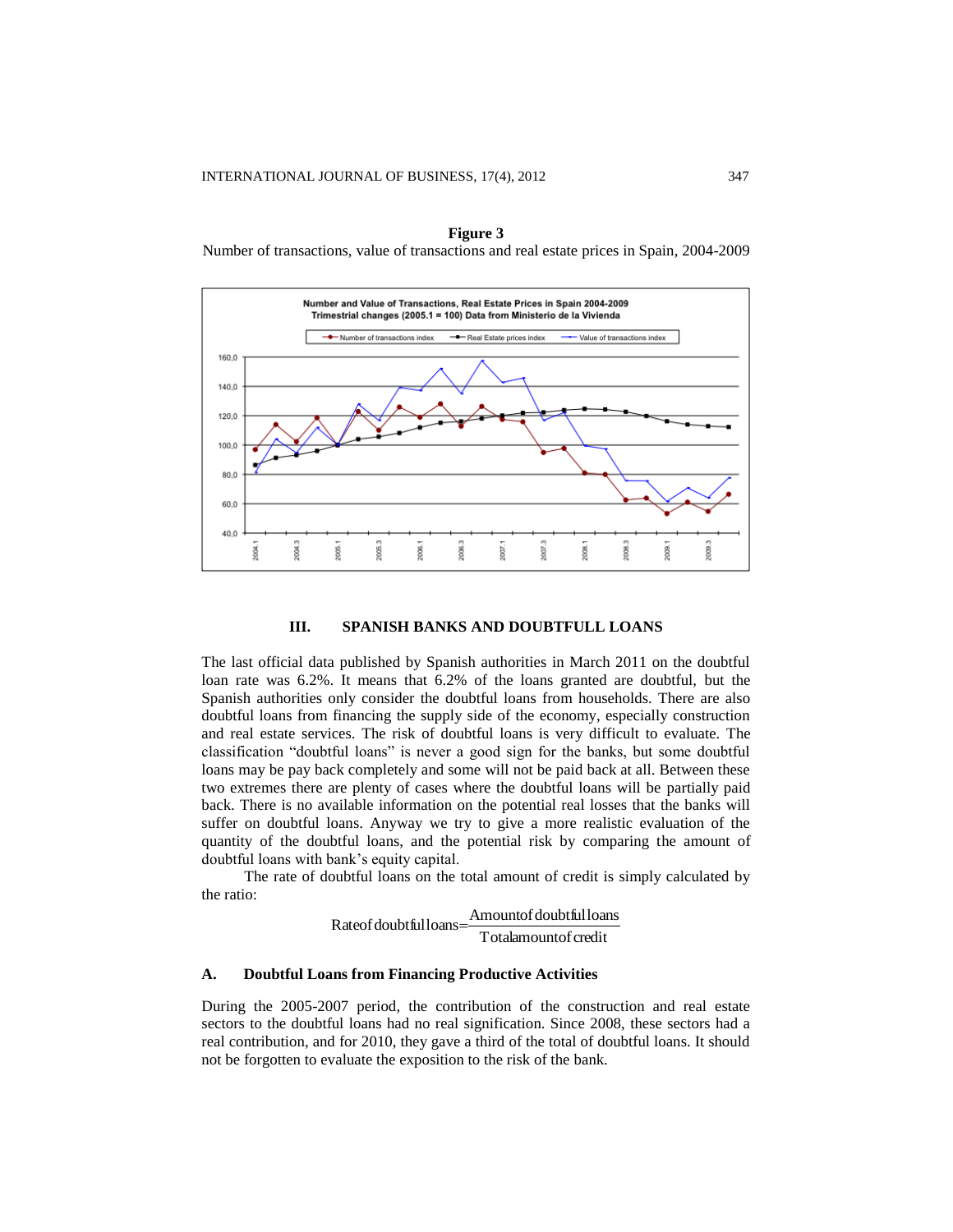| Years | Rate of<br>doubtful loans<br>in construction<br>sector | Rate of<br>doubtful<br>loans in real<br>estate sector | Total rate of<br>doubtful loans in<br>construction and<br>real estate sector | Rate of doubtful<br>loans in other<br>productive | Total rate of<br>doubtful loans<br>financing<br>activities sectors productive activities |
|-------|--------------------------------------------------------|-------------------------------------------------------|------------------------------------------------------------------------------|--------------------------------------------------|------------------------------------------------------------------------------------------|
| 2005  | $0.1\%$                                                | $0.1\%$                                               | 0.2%                                                                         | 0.3%                                             | 0.4%                                                                                     |
| 2006  | $0.0\%$                                                | $0.0\%$                                               | $0.1\%$                                                                      | 0.3%                                             | 0.3%                                                                                     |
| 2007  | $0.1\%$                                                | 0.1%                                                  | 0.2%                                                                         | 0.2%                                             | 0.4%                                                                                     |
| 2008  | 0.4%                                                   | 1.0%                                                  | 1.4%                                                                         | 0.6%                                             | 2.0%                                                                                     |
| 2009  | $0.6\%$                                                | 1.8%                                                  | 2.4%                                                                         | 1.0%                                             | 3.4%                                                                                     |
| 2010  | 0.8%                                                   | 2.4%                                                  | 3.2%                                                                         | 1.2%                                             | 4.3%                                                                                     |

**Table 1**  Rates of doubtful loans among the total amount of credit (data from Banco de España)

#### **B. Doubtful Loans from Financing Household**

The effects of the crisis appear after 2007. The data presented here are the data used by authority to measure the risk exposition of the banking system. The increase of bad loans is the direct consequences of the collapse of the housing market. There is a lag between the two phenomena. The crisis on the housing market started in 2007, but the bad loans accumulation had began between 12 and 18 months later.

**Table 2** Rate of household doubtful loans among the total amount of credit (data from Banco de España)

| Years | Households Doubtful Debtors |
|-------|-----------------------------|
| 2005  | 0.8%                        |
| 2006  | $0.7\%$                     |
| 2007  | 0.9%                        |
| 2008  | 3.4%                        |
| 2009  | 5.1%                        |
| 2010  | 5.8%                        |
| 2011  | 6.2%                        |
|       |                             |

# **C. Evaluation of the Risks**

The analysis of the risks born by Spanish banks shows two main features. First, the contribution of the housing market activities (financing construction, real estate and households) to the doubtful loans represents around 85-90% of the total amount of the doubtful loans. This share increases from 73% in 2005 to 88% in 2010. There is an increase of the quantity of doubtful loans in real and relative value. Between 2005 and 2010, the total amount of credit is multiplied by 1.5, the amount of doubtful loans in all housing activities by 15 (in construction sector by 19 and real estate sector by 71).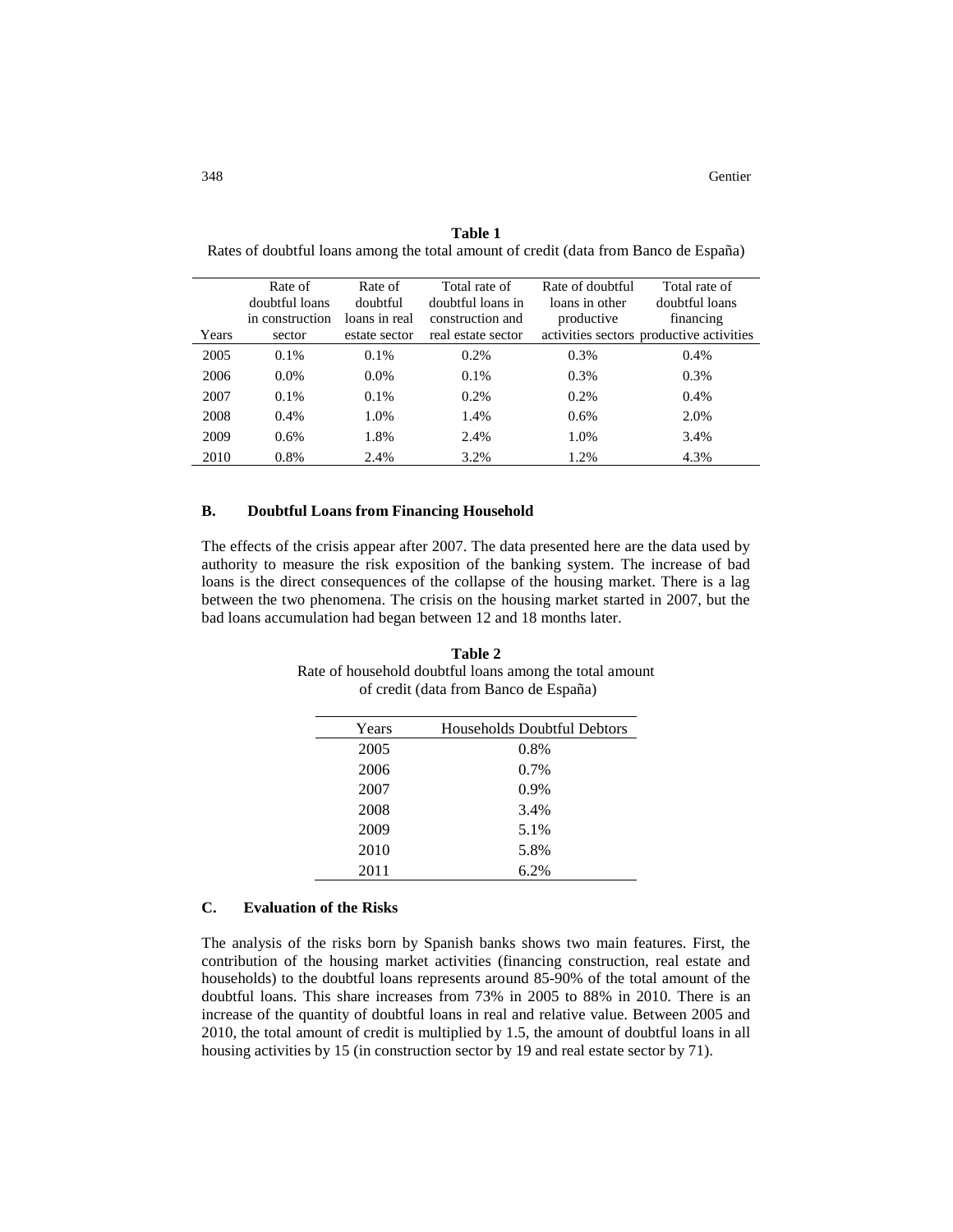| Years | Total<br>credit | Doubtful loans<br>Households | Doubtful loans<br>Construction | Doubtful loans<br><b>Real Estate</b> | Total doubtful<br>loans Housing |
|-------|-----------------|------------------------------|--------------------------------|--------------------------------------|---------------------------------|
| 2005  | 100             | 100                          | 100                            | 100                                  | 100                             |
| 2006  | 125             | 113                          | 86                             | 112                                  | 111                             |
| 2007  | 146             | 169                          | 154                            | 260                                  | 173                             |
| 2008  | 155             | 655                          | 1032                           | 3157                                 | 820                             |
| 2009  | 152             | 969                          | 1531                           | 5292                                 | 1248                            |
| 2010  | 153             | 1113                         | 1920                           | 7177                                 | 1506                            |

**Table 3**  Changes in doubtful loans 2005=100 (data from Banco de España)

This increasing risk must be put in perspective with the change of the structure of lending since 2002. Between 2002 and 2007, the total amount of loans made to finance productive activities (nearly everything but loans to households) had increased by 2.5. The amount of loans to the construction sector increased by 2.7 and for the real estate by 5.6. This is the bank side of the housing crisis.

The second feature given by the risk analysis shows the critical incidence of this accumulation of doubtful loans. Spanish banking system is facing a financial predicament. The doubtful loans represent in 2010 more than 130% of the equity capital and more than 8% of the total assets of the Spanish banking system. Here again, the data show a collapse since 2008. Anyway, these data should be interpreted very carefully because there is not available information on the reality of doubtful loans. First, the amount of doubtful loans can be misevaluated. Second, there is no information on the percentage of the losses really supported by the banks, because some of the doubtful loans will be repaid, and some will be partially repaid. So if the figure of 130 % is a very striking figure the reality could be different.

**Table 4** Equity capital, total assets and doubtful loans (data from Banco de España)

| Years | Doubtful loans in % of Spanish<br>banks' equity capital | Doubtful loans in % of Spanish<br>banks' total assets |
|-------|---------------------------------------------------------|-------------------------------------------------------|
| 2005  | 21,87%                                                  | 0.99%                                                 |
| 2006  | 19,96%                                                  | 1,00%                                                 |
| 2007  | 22,53%                                                  | 1,27%                                                 |
| 2008  | 85,64%                                                  | 4.94%                                                 |
| 2009  | 120,31%                                                 | 7,34%                                                 |
| 2010  | 130,99%                                                 | 8.34%                                                 |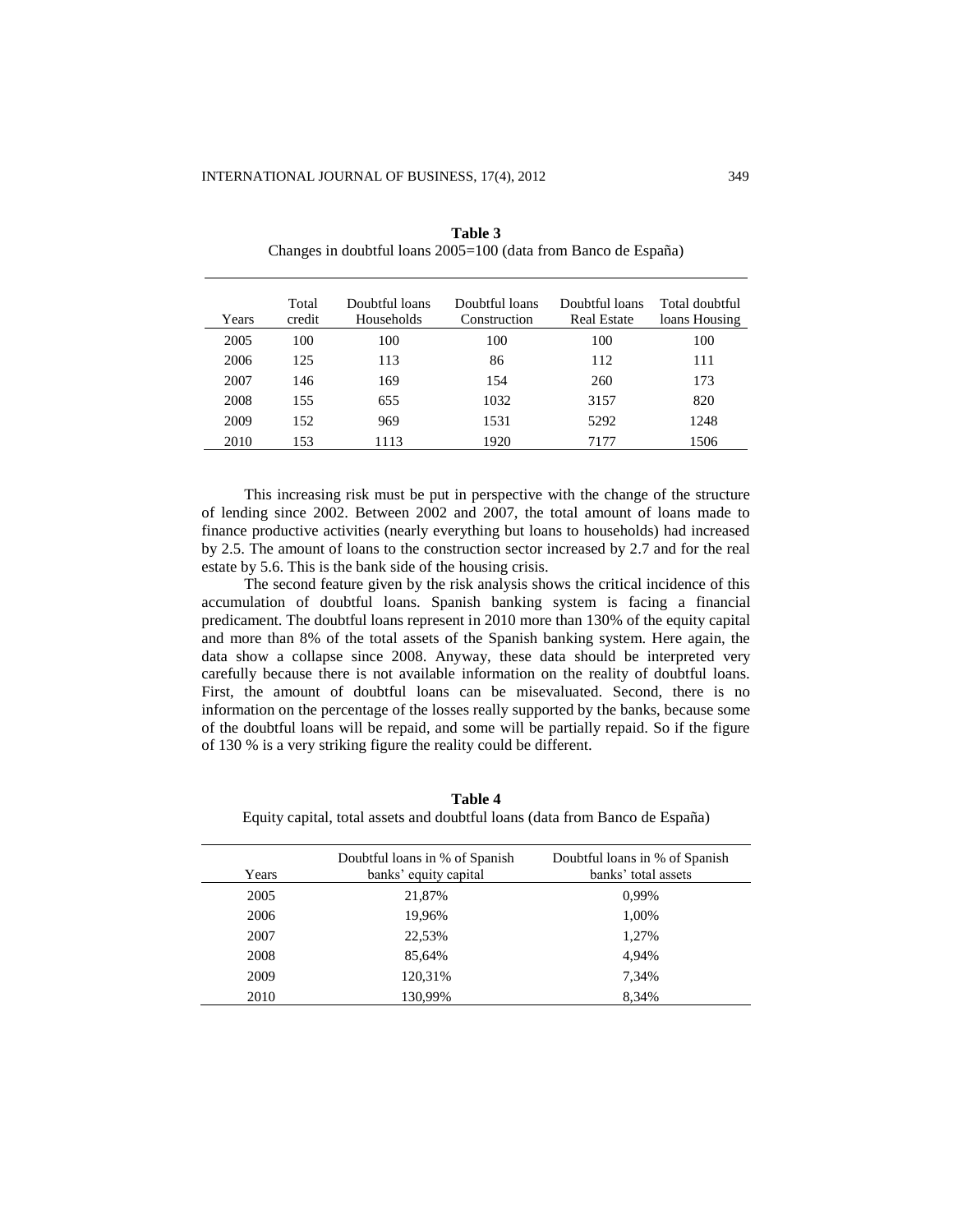Nevertheless, some external indications show that the Spanish banks will have very great difficulties to be paid back. Some of constructions have been built in areas with no real demand. There are numerous areas in Spain with empty flats, and no hope to rent or to sell them. The loans that had financed this type of housing will be never paid back. Moreover, the crisis has completely stopped the Spanish economy, and put nearly 20% of the workforce on unemployment. The households will be facing difficulties to pay back their loans. The mortgage loans were contracted with variable interest rates. The end of the cheap money period is increasing interest rates. The consequence of higher interest rates is to increase the difficulties of the households to pay their loans.

#### **IV. CONCLUSION**

The Spanish economy is in a dire predicament and the factors that crippled the economy have not been removed and will last for a long time. Unfortunately the Spanish crisis scenario is more prone to be like the Japanese long lasting crisis since 1989 than a fast recovery scenario. Spanish authorities' agenda should focus on two main issues. First they have to reform the housing market in order to restore the mobility of the workforce. There are several measures that could ease the transactions on the housing market such as reducing protective regulation on the tenants or diminishing the transaction costs (taxes), which are among the higher in Europe. Also more housing disposable for rental would increase the mobility of the workforce and reduce the unemployment rate.

The second issue concerns the risk of default of the banking system. The accumulation of doubtful loans may lead to a recapitalization of the banks. Nevertheless, there is a narrow path between saving the banking system and delaying the necessary adjustment. The bubble has not completely exploded and for now the market adjustment has been made on quantities and not on prices. Housing prices have not decreased enough and saving the banking system could make the crisis during longer. Saving the banks with no counterparty will lead to validate false expectations on the housing market and will delay the adjustment.

# **ENDNOTES**

- 1. European Mortgage Federation (2010), p. 56.
- 2. Charlotte Vorms (2009) explains that it takes 6 months in Barcelona and between 15 and 18 months in Madrid to make effective an eviction procedure.
- 3. European Mortgage Federation (2010), p. 56.
- 4. European Mortgage Federation (2003), Chapter 2.
- 5. Data were obtained from Ministerio de la Vivienda.
- 6. See Martínez et. al. (2006).